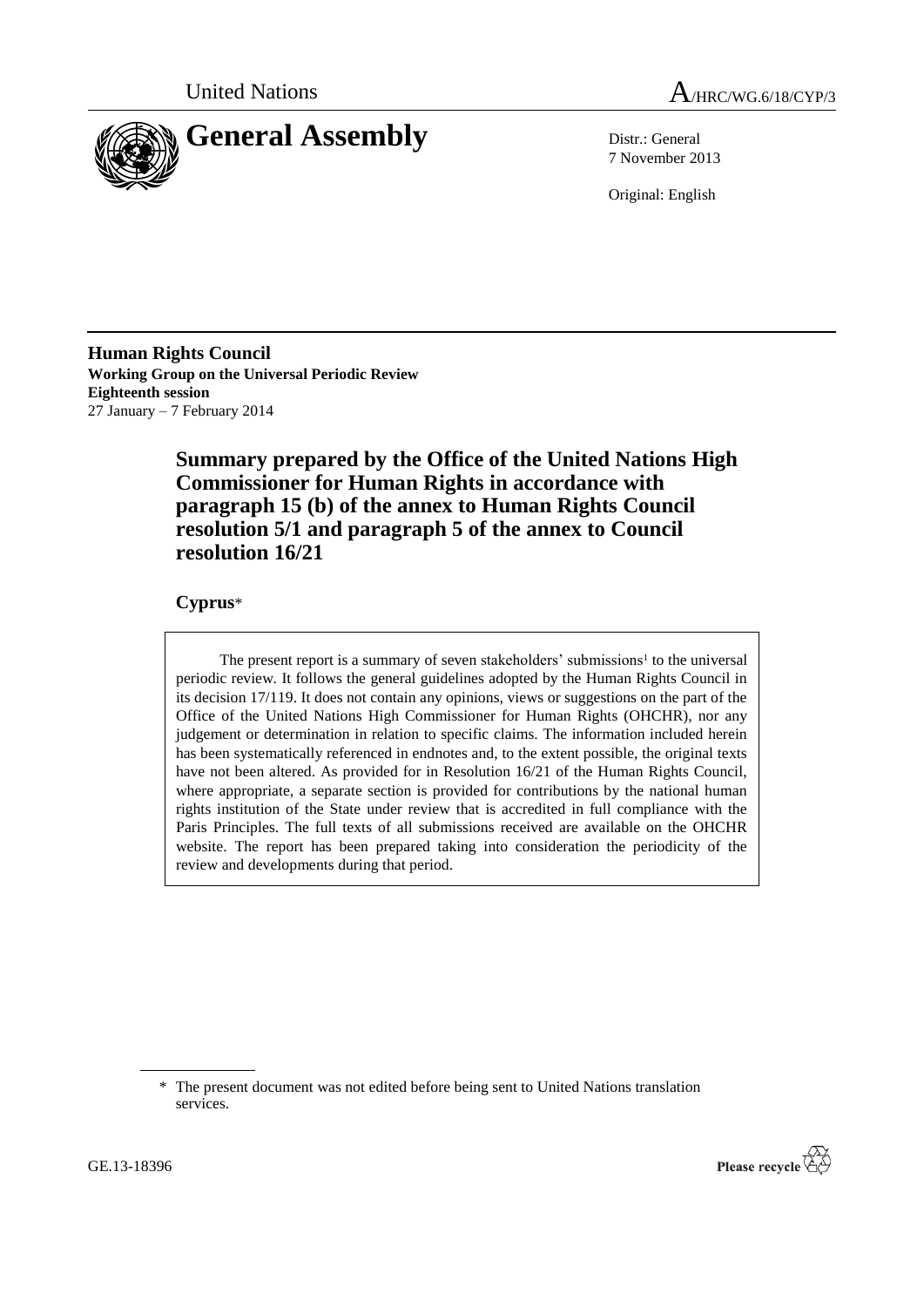# **Information provided by other stakeholders**

# **A. Background and framework**

# **1. Scope of international obligations**

1. In 2012, the European Committee on Social Rights of the Council of Europe (CoE-ECSR) noted that Cyprus had ratified the Convention on the Rights of Persons with Disabilities and its Optional Protocol in June 2011.<sup>2</sup>

2. Amnesty International (AI) regretted the fact that Cyprus had not yet signed the Convention on the Protection of the Rights of Migrant Workers and Members of their Families and the Convention for the Reduction of Statelessness and had not yet ratified the Convention for the Protection of All Persons from Enforced Disappearance.<sup>3</sup>

3. The Council of Europe (CoE) stated that Cyprus had not yet signed or ratified the Council of Europe Convention on preventing and combating violence against women and domestic violence.<sup>4</sup>

# **2. Institutional and human rights infrastructure and policy measures**

4. In its resolution adopted in 2011 on the implementation of the Framework Convention for the Protection of National Minorities, the Council of Europe's Committee of Ministers (CoE-CM) recommended that Cyprus ensure the operational independence and effectiveness of the National Human Rights Institution and strengthen the institutional capacity of the Ombudsman Office.<sup>5</sup>

5. In 2011, the European Commission against Racism and Intolerance of the Council of Europe (ECRI) stated that the Office of the Commissioner for Administration (Ombudsman) lacked sufficient human and financial resources and did not enjoy the freedom to appoint its own staff. Furthermore, the Office was not well known by vulnerable groups.<sup>6</sup>

6. In 2012, the European Union Agency for Fundamental Rights (EU-FRA) stated that Cyprus had taken steps to strengthen existing non-accredited institutions, also with an aim to apply for ICC accreditation. These steps consisted of amendments to the mandate of the Ombudsman Commissioner for the Protection of Human Rights in order to include monitoring commitments under the Optional Protocol to the Convention against Torture and Other Cruel, Inhuman or Degrading Treatment or Punishment (OP-CAT). 7

7. ECRI noted that Cyprus established a comprehensive legal framework for safeguarding equality and combating discrimination. The Independent Authority for the Investigation of Complaints and Allegations concerning the Police was set up and the Observatory against Violence recorded and analysed episodes of violence in schools and assessed incidents of a racist nature.<sup>8</sup>

8. ECRI stated that Cyprus still lacked an integration policy and pursued a restrictive immigration policy. The vulnerable situation of foreign domestic workers had not improved.<sup>9</sup>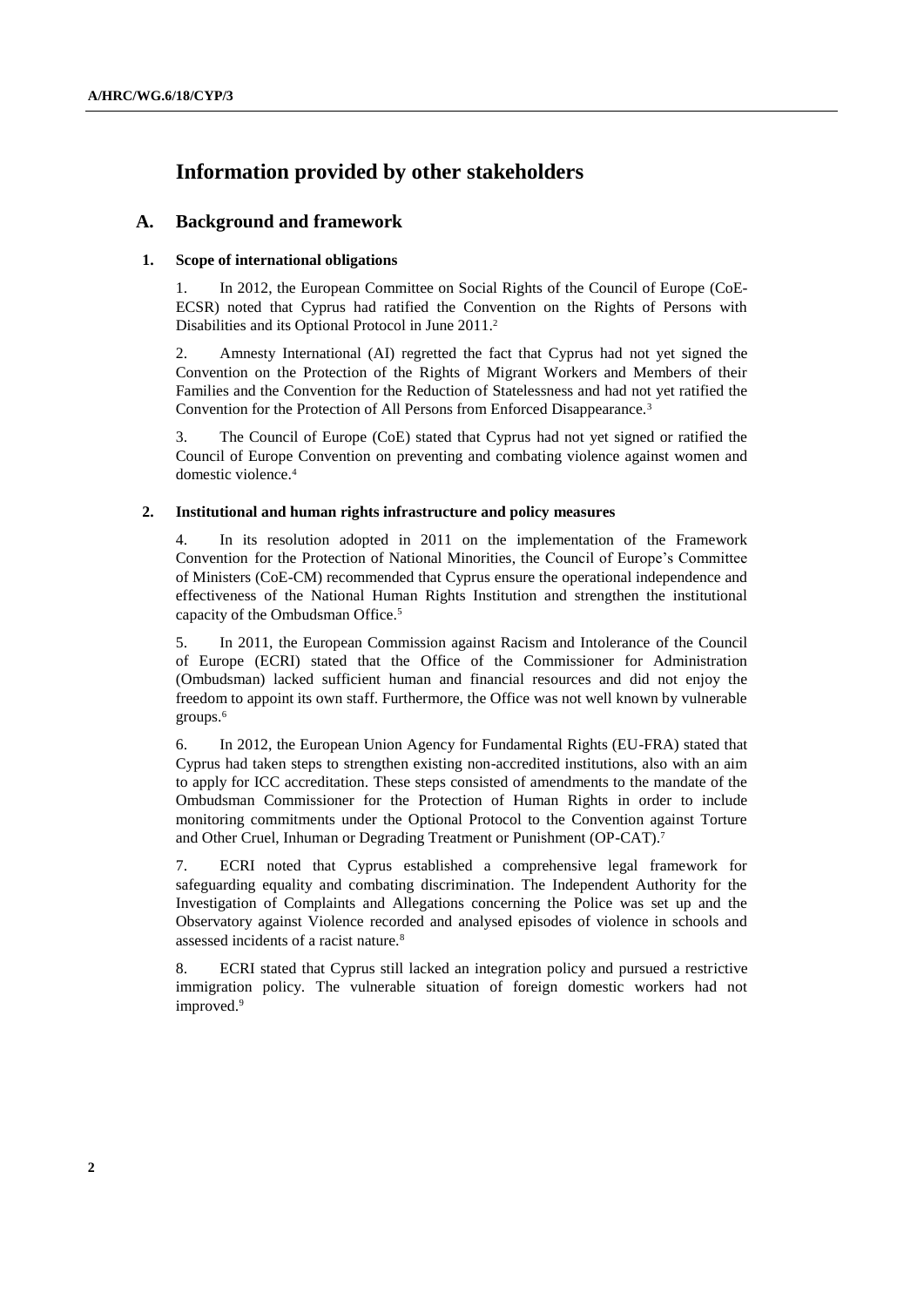# **B. Cooperation with human rights mechanisms**

# **Cooperation with treaty bodies**

9. Joint Submission 1 (JS1) stated that, although Cyprus had ratified the Optional Protocol to the Convention on the Rights of the Child on the involvement of children in armed conflict (OP-CRC-AC) on 2 July 2010, it had not yet produced its initial report.<sup>10</sup>

# **C. Implementation of international human rights obligations**

# **1. Equality and non-discrimination**

10. JS2 stated that, in light of the economic crisis in Cyprus, racism and discrimination against migrants and refugees had intensified. Far right and nationalistic groups and politicians with an outright racist speech and narratives continued to associate "illegal immigration" with refugees, reproducing xenophobic beliefs. Refugees and migrants were rendered responsible for the growing unemployment rates. The same rhetoric was repeated by mainstream media and by politicians who were not considered to be racist, or far-right. Mainstream political parties, even those that identified themselves as left, blamed the problems of the Cypriot society, such as unemployment, crime, low standards of living, and others, to the so called "illegal migrants," amongst whom they included refugees and EU citizens, especially from the new member states.<sup>11</sup>

11. ECRI also indicated that there was a rise in prominence of extremist antiimmigration groups and that certain ultra-nationalist websites disseminated hate speech.<sup>12</sup> CoE-ECSR indicated that Cyprus had not taken appropriate steps against misleading propaganda relating to emigration and immigration.<sup>13</sup>

12. JS2 stated that the existence of a significant number of European citizens, who lived and worked in Cyprus, had become a major concern that preoccupied the political arena. There had been no policies or measures towards the protection of their rights as EU citizens, or for social inclusion.<sup>14</sup>

13. EU-FRA reported that, in several EU Member States, including Cyprus, calls for improving the rights of LGBT persons had invariably been met with negative responses from some politicians and representatives of religious institutions or groups.<sup>15</sup> As of 2010, Cyprus was one of the Member States that had maintained the 'hierarchy' that afforded racial and ethnic origin better protection than other grounds. Incitement to hatred, violence or discrimination against LGBT people was not explicitly defined as constituting a criminal offence.<sup>16</sup>

# **2. Right to life, liberty and security of the person**

14. In the 2012 report on its periodic visit to Cyprus in May 2008, the Committee for the Prevention of Torture and Inhuman or Degrading Treatment or Punishment of the Council of Europe (CPT) expressed concern about the risk of ill-treatment by the police, both at the time of apprehension and during the subsequent period of custody and questioning.<sup>17</sup>

15. CPT recommended that Cyprus impress upon all police officers that the ill-treatment of persons in their custody was an affront to the values which constituted the very foundations of the State and would not be tolerated. This message should be repeated at regular intervals and it should be made clear that all information regarding possible illtreatment would be investigated and that perpetrators of ill-treatment would be the subject of severe sanctions.18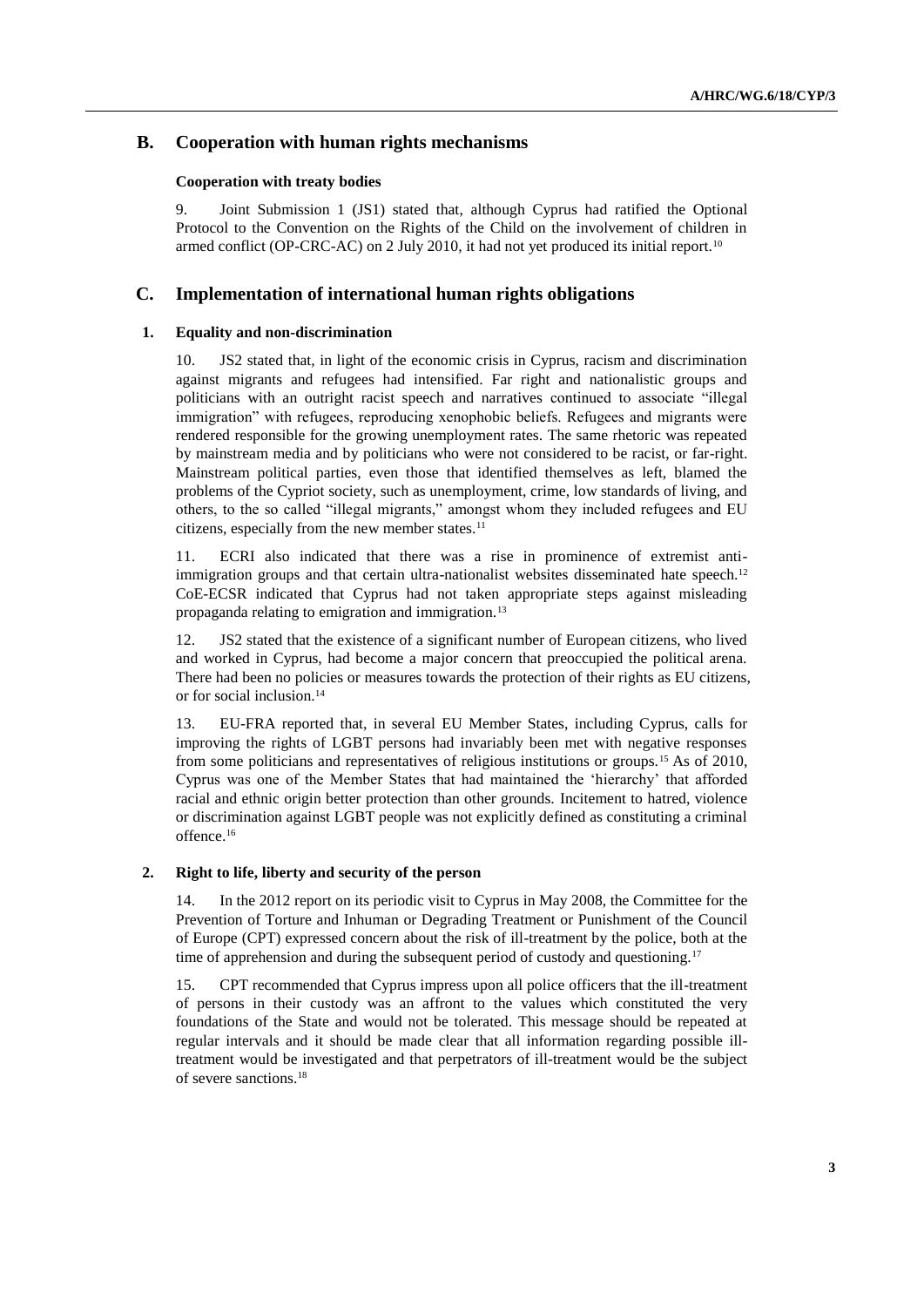16. CPT also recommended that Cyprus ensure that practical professional training in managing high-risk situations was offered to police officers of all ranks and categories and was ongoing; such training should focus, inter alia, on the questioning of suspects, in compliance with human rights principles.<sup>19</sup>

17. AI documented several cases demonstrating the failure by the police to explain to immigration detainees the reasons for their detention, the likely length and their rights while in immigration detention. AI was particularly alarmed by cases in which successful challenges against immigration detention, mounted by way of habeas corpus applications, had not led to the release of the detainees, as ordered by the Supreme Court, or release had happened only after a considerable delay.<sup>20</sup>

18. JS2 also stated that migrants were not informed, prior to their arrest and detention, that they had to leave the country. When they were arrested, they were not informed in writing of the reasons of their arrest and deportation, or of their right to apply for legal aid against detention and deportation orders.<sup>21</sup>

19. JS2 indicated that the Migration Officers issued arrest and detention orders for the purpose of deportation and for those migrants, who were considered to be "prohibited migrants." As a result of the excessive discretionary powers of the Migration Officer, arbitrary revocations of residence permits, as well as arbitrary arrests and deportations were common.<sup>22</sup> AI also reported that some detained irregular migrants could not be deported because of lack of travel documents or because their deportation was suspended due to conflict in their countries. As a result, their detention appeared arbitrary and unnecessary – and therefore unlawful under both international and Cypriot law.<sup>23</sup>

20. JS2 stated that detention centres were typically overcrowded, and the food provided was mainly dry food, which during long detention periods could be damaging to the detainees' health.<sup>24</sup> CPT also highlighted the need to tackle the problem of overcrowding at Nicosia Central Prisons and to ensure a satisfactory level of health-care provision for inmates at the establishment.<sup>25</sup>

21. AI called on Cyprus to ensure that conditions for irregular migrants and asylumseekers held in immigration detention conform to international human right standards, including the UN Body of Principles for the Protection of All Persons under any Form of Detention; and to ensure the prompt provision of proper medical examination and medical treatment, including psychological counselling where appropriate, whenever necessary and free of charge.<sup>26</sup>

22. JS2 indicated that migrant women, who were third-country nationals, mainly worked as domestic workers. A lot of them were also employed in the sex industry. In Cyprus, sex work was only legal for sex workers, who obtained special licence, which was not the case for migrant women. Migrant women working in the sex industry were exposed to exploitative circumstances, in which they were forced to work illegally without any labour and social rights, while they often experienced sexual and physical violence.<sup>27</sup>

23. JS1 was concerned that Cyprus' declaration upon ratification of OP-CRC-AC indicated that persons aged 17 might volunteer for military service  $28$  and there was a strong likelihood of the deployment in hostilities of units including 17-year-old recruits.<sup>29</sup>

24. GIEACPC stated that corporal punishment of children was prohibited in 1994 but the "right" of parents, teachers and others "to administer punishment" remained in article 54(6) of the Children's Law of 1956, despite the Government's stated intention to reform the law, the recommendations of the Committee on the Rights of the Child, and the Government's acceptance of UPR recommendations to harmonise national legislation with international human rights obligations. <sup>30</sup> GIEACPC urged the UPR Working Group to recommend that Cyprus repeal article 54(6) of the Children's Law as a matter of priority.<sup>31</sup>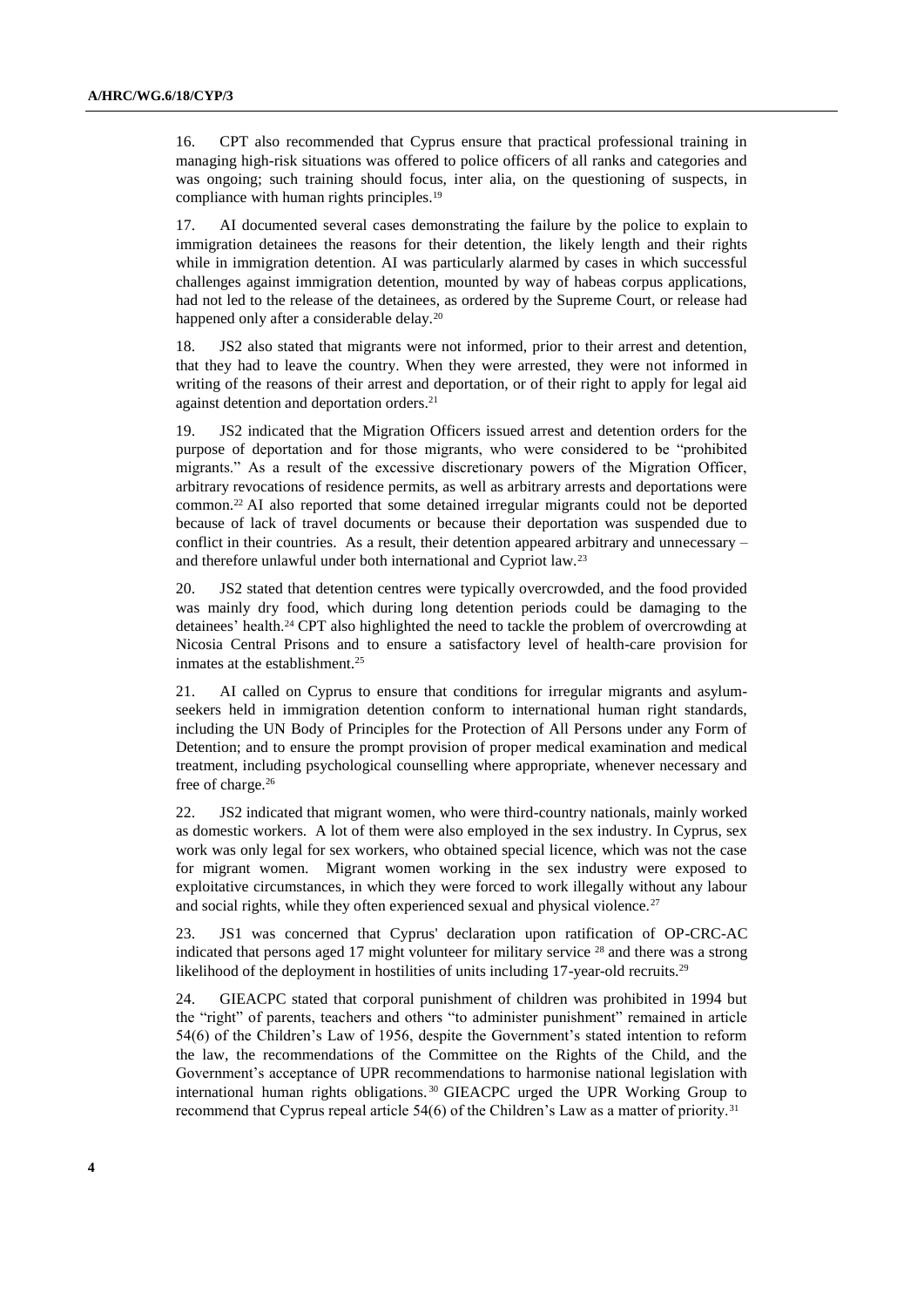25. In 2010, the Council of Europe Commissioner for Human Rights (CoE-Commissioner) also welcomed the measures taken to combat trafficking, in particular the abolition of the much criticised 'cabaret artist visa' and the introduction of the new action plan 2010 - 2012. However, he was concerned that other types of work permits, such as the one for bar maids, might be used to circumvent the law. He stated that the authorities should remain vigilant against organised crime and ensure that no type of visa or working permit could be abused for such unlawful purposes as trafficking in human beings. <sup>32</sup> In 2011, the Council of Europe's Group of Experts on Action against Trafficking in Human Beings (GRETA) also expressed similar concerns.<sup>33</sup>

26. GRETA was concerned that that there was not a single conviction for the criminal offence of trafficking in human beings and no victims received compensation. GRETA stressed the need to take specific measures to discourage demand for the services of trafficked persons, to provide adequate assistance to all victims of trafficking and to address the lack of convictions for the crime of trafficking in human beings.<sup>34</sup> CoE-Commissioner made similar comments and invited the authorities to seek cooperation with international bodies and other countries with experience in this domain. He also commended the continuous operation of the government-run shelter for victims of trafficking and called on the authorities to ensure that budgetary cuts planned to face the economic crisis would not undermine adequate assistance to these victims.<sup>35</sup>

## **3. Administration of justice and the rule of law**

27. AI was seriously concerned by the failure of Law 153 (I)/2011 to provide an automatic judicial review of the administrative orders to detain, especially in cases of prolonged detention, and considered that the procedural safeguards in Law 153 (I)/2011 fell short of international and regional standard, including the EU Returns Directive.<sup>36</sup> JS2 raised similar concerns.<sup>37</sup>

28. AI was also concerned over the limited access that immigration detainees had to free legal assistance. The Legal Aid Law 165(I) of 2002 did not provide for free legal assistance to challenge an administration detention order. Moreover, only very few lawyers provided free services to asylum-seekers and irregular migrants wishing to challenge their detention.<sup>38</sup>

29. JS2 stated that the national law did not allow NGOs to legally represent their clients. Lawyers that worked for NGOs were deprived of their professional license to practice law, and therefore, NGOs could not hire lawyers. A recent amendment to the Refugee Law forbade NGOs from providing any legal services to refugees and asylum seekers, as it only gave the right to law firms and self-employed lawyers to provide legal services to them. This was further complicated by the fact that, in Cyprus, there were no law firms/lawyers specialised in migration/asylum law.<sup>39</sup>

# **4. Right to privacy, marriage and family life**

30. CoE-ECSR concluded that it was excessive to require that migrant workers, who wish to be joined by their family members must have been resided lawfully in Cyprus for at least two years.<sup>40</sup>

31. JS2 stated that many migrant children faced separation from their families. In case their parent(s) was/were considered to be "(a) prohibited migrant(s),"and was/were arrested and detained for the purpose of deportation, children were given by the Social Welfare Services to foster families while their parent(s) was/were in detention. In case one of the parents was considered a "prohibited migrant" and was arrested and detained for the purpose of deportation, while the other parent was not, then the child(ren) remained in Cyprus with the second parent, while the first was deported.<sup>41</sup>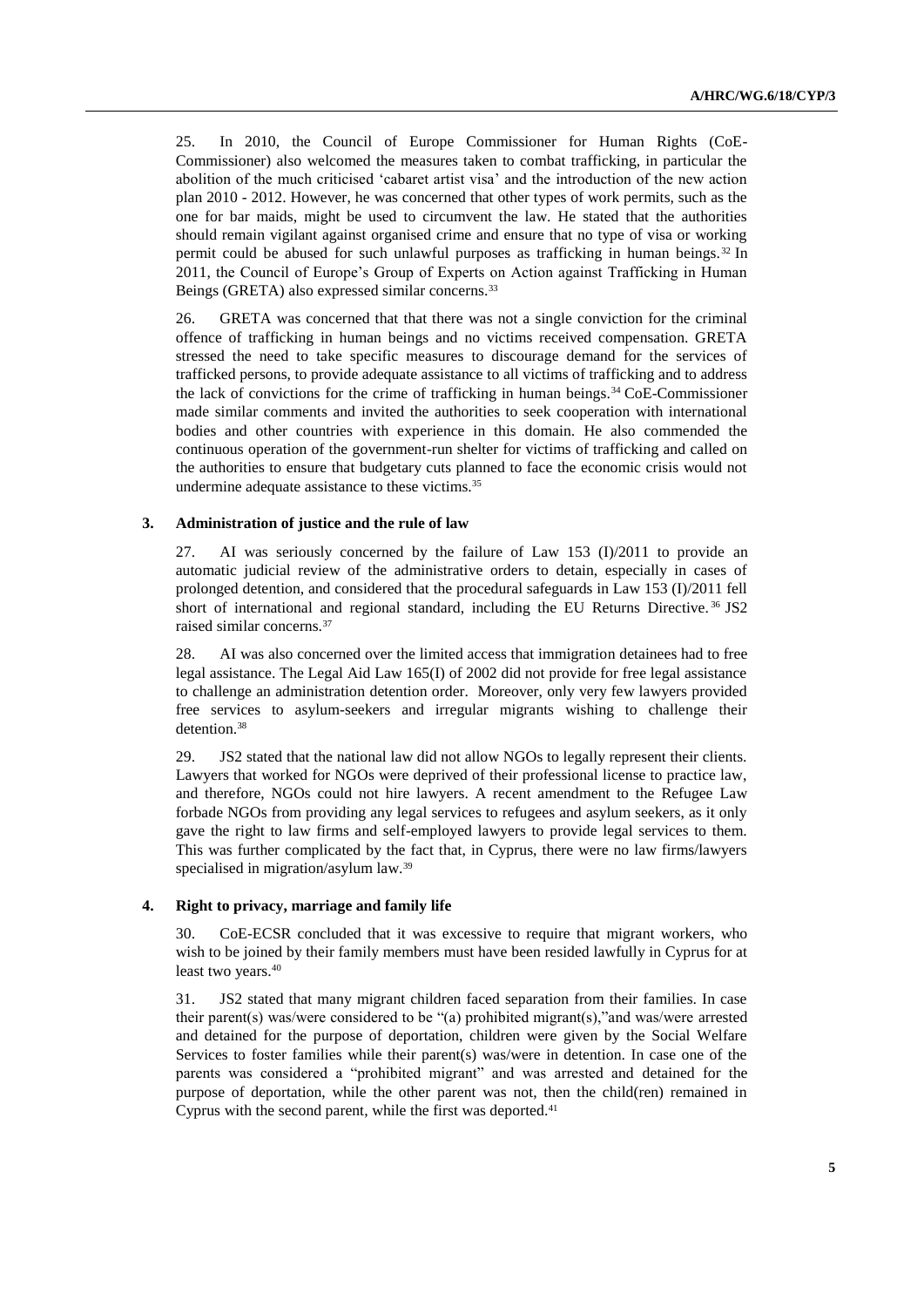# **5. Freedom of religion or belief, expression, association and peaceful assembly, and right to participate in public and political life**

32. JS1 stated that the discrepancy in duration between military service (24 months) and the civilian alternative service available to conscientious objectors (34 months for "unarmed military service outside the armed forces") remained punitive. <sup>42</sup> There was considerable scope for concern that anything described as "unarmed military service outside the armed forces" might not in practice be a truly civilian option, compatible with the reasons for conscientious objection. <sup>43</sup> Furthermore, the military control of the arrangements and the absence of provisions for reservists to apply for recognition as conscientious objectors, were not in accordance with international standards.<sup>44</sup>

33. CoE-ECSR also considered that the overall length of alternative military service amounting to almost three years was too long and therefore remained excessive and not in conformity with the European Social Charter.<sup>45</sup>

34. In its mission report on the assessment of the parliamentary elections of May 2011, the Office for Democratic Institutions and Human Rights of the Organization for Security and Cooperation in Europe (OSCE/ODIHR) stated that the legal framework provided a sound basis for the conduct of democratic elections in accordance with OSCE commitments and international standards. Nevertheless, OSCE/ODIHR was of the view that the process could benefit if some existing inconsistencies within and between various laws were eliminated. The law did not provide for international or domestic non-partisan observation, despite existing OSCE commitments.<sup>46</sup>

35. In its needs assessment report for the presidential election of February 2013, OSCE/ODIHR indicated that the legal framework governing the presidential election comprised the Constitution, the law on presidential elections and a number of other legal acts. While the legislation foresaw observers from political parties, it did not provide for the observation by civil society organizations and international observers, at odds with paragraph 8 of the 1990 OSCE Copenhagen Document. Furthermore, the legal framework did not regulate campaign finance during presidential elections.<sup>47</sup>

36. OSCE/ODIHR noted that, on 17 December 2012, the parliament had passed a new Law on Political Parties, superseding the previous law from February 2011.<sup>48</sup> However, the party and campaign financing provisions were not sufficiently detailed, and the new reporting requirements and enforcement mechanisms might not be sufficient to ensure full transparency in disclosing campaign donations and expenditures and to sanction possible violations of the law.<sup>49</sup>

37. OSCE/ODIHR informed that there were no specific legal instruments to promote the participation of women in political life<sup>50</sup> and that women remained largely underrepresented in executive and legislative bodies. In the 2011 parliamentary elections, the number of female candidates decreased from eight women (14 per cent) elected previously, to six women (10.7 per cent) elected to the current parliament.<sup>51</sup>

38. CoE-CM recommended that Cyprus identify ways to enable a more effective participation of the Armenians, the Latins and the Maronites in public affairs in parliament and through improved consultation mechanisms.<sup>52</sup>

### **6. Right to work and to just and favourable conditions of work**

39. JS2 indicated that the migration policy of Cyprus imposed a strict short-term stay (up to four years) and employment framework, which required migrants to sign employment contracts with unknown employers, before they came to Cyprus. Their residence permit depended completely on their employer. A permission to find another employer was subject to the administration's discretion. Such a direct dependency gave the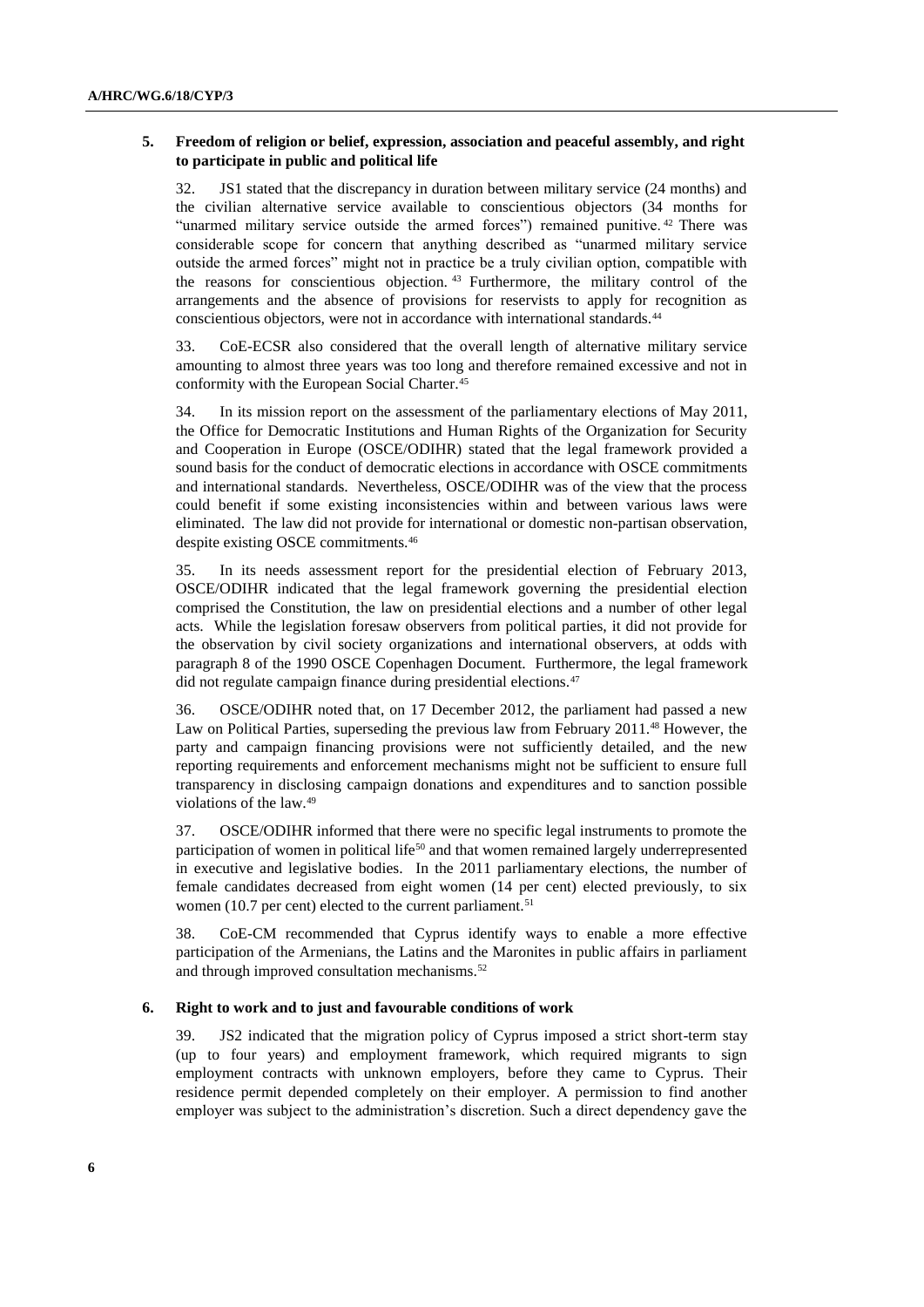employers the power to terminate the employment and rendered migrant workers extremely vulnerable to violations of labour rights, and even abuse. The employment contracts of domestic workers were prepared by the Ministry of Interior, instead of the Ministry of Labour and Social Insurance, and contained articles that were discriminatory to migrant workers.<sup>53</sup>

40. JS2 stated that domestic workers and labourers in the agriculture/farming industry had to live at their place of work. For domestic workers, this entailed that they live in their employers' house. The confines of the private home, and the fact that domestic work was exempted from labour inspection and domestic workers were not organized in trade unions, allowed the establishment of a feudal relationship between domestic workers and their employers, complete subordination and power. The same held for labourers in the agriculture/farming, who often lived in poor and inhuman conditions, in the premises of farms and were also not organized in trade unions.<sup>54</sup>

41. JS2 continued that domestic workers and labourers in the agriculture/farming industry were required to have private accident and health insurances, the cost of which was divided equally between the employer and the employee. These schemes did not cover even basic medical care, which was vital to women, such as the Pap test and other gynaecological tests and treatments. In cases expensive medical treatment/examinations were required, employers typically refused to pay the expenses.<sup>55</sup>

42. CoE-ECSR noted that safety and health regulations did not cover domestic workers and requested to be informed of the development of a draft law under preparation to amend the Safety and Health at Work legislation to extend its scope to such workers.<sup>56</sup>

### **7. Right to social security and to an adequate standard of living**

43. CoE-ECSR concluded that the social pension was manifestly inadequate and that the sickness, unemployment, work injury and maternity benefits fell below the poverty threshold.<sup>57</sup> CoE-ECSR also concluded that Cyprus had not demonstrated that there was an adequate health care system.<sup>58</sup>

44. JS2 stated that, according to the law, victims of trafficking had access to employment, welfare benefits, and health care, and should be granted a resident permit without being charged for it. In reality, however, according to JS2, they found themselves in poor living conditions, without adequate access to any of these rights, due to the economic crisis with which Cyprus faced, but also to the incompetency of government departments and services to assist them.<sup>59</sup>

45. JS2 indicated that, although migrant workers fully contributed to the social insurance schemes, they had de facto no access to any social and economic rights, such as pension, unemployment benefit, social welfare allowance, and free medical care.<sup>60</sup>

46. ECRI noted that asylum seekers, like all other applications for public assistance, must wait several months for the processing of their claims and receipt of welfare. They experienced major difficulties finding accommodation. Their access to employment was restricted to specific unskilled sectors.<sup>61</sup>

### **8. Right to health**

47. According to JS2, denial or restriction of access to health care to migrant children, because of their parents' legal status, was a common complaint that it received, despite efforts by the Commissioner for Children's Rights to grant children full access to healthcare, irrespectively of their parents' status.<sup>62</sup>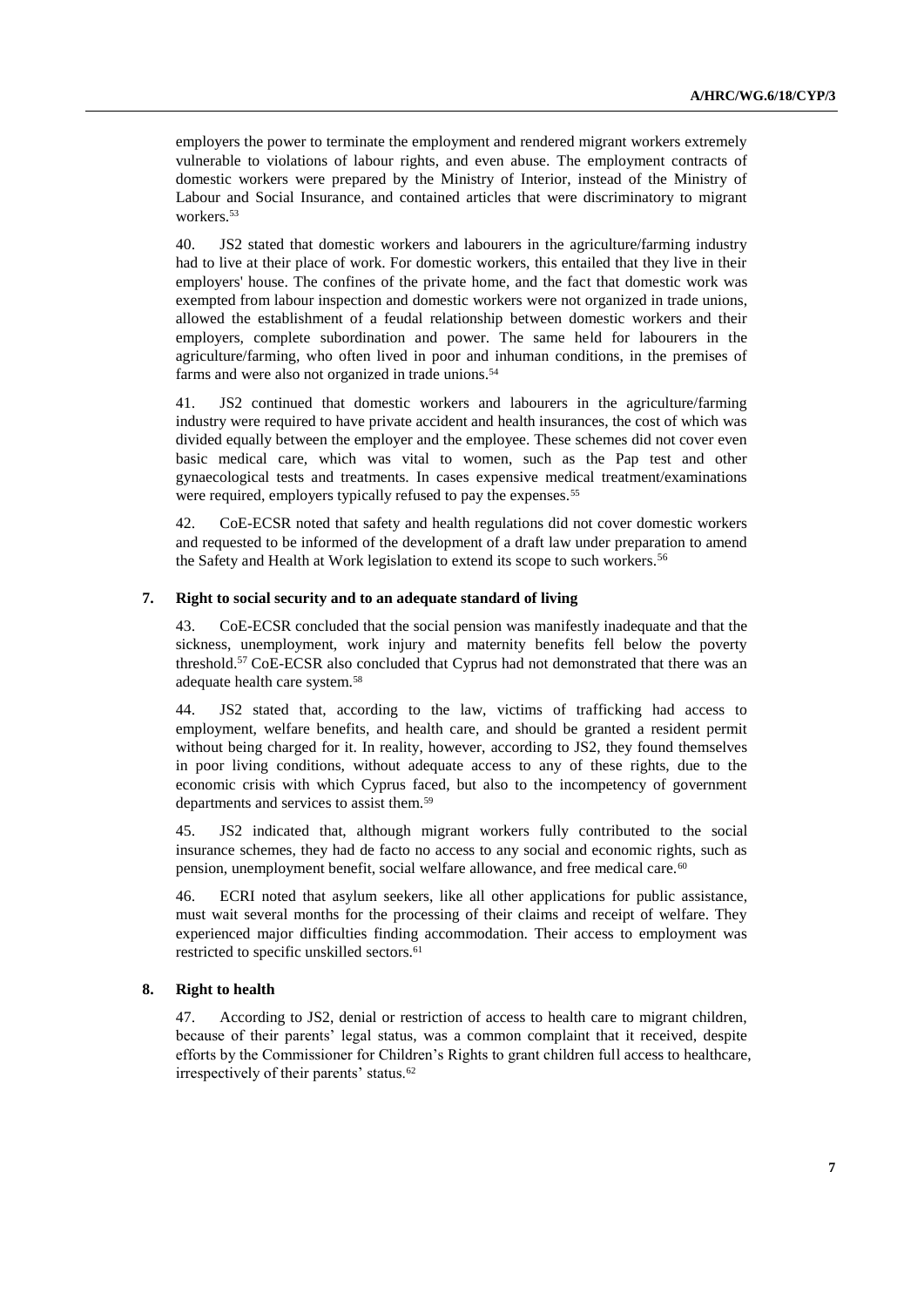### **9. Right to education**

48. ECRI stated that there was a disproportionately high concentration of Turkish Cypriot and Roma pupils in particular schools. The failure to meet the educational needs of these children constituted an effective denial of their right to education.<sup>63</sup>

49. ECRI indicated that the Polemidia housing settlement for Roma constituted de facto segregation from the majority population and the children were denied their right to education.<sup>64</sup>

50. JS2 indicated that schools, and especially high schools, lacked any efficient integration programmes, having as a result for migrant children to merely attend and not participate in schooling.<sup>65</sup>

51. JS2 also received reports concerning bullying of children with migrant background in school, which was motivated by racist and xenophobic feelings. A significant number of migrant children, especially teenagers, dropped out of school, either because they felt they did not gain anything out of it, or because of bullying, or both.<sup>66</sup>

#### **10. Cultural rights**

52. CoE-CM recommended that Cyprus make efforts to adjust public support to the preservation and development of the culture of the Armenians, the Latins and the Maronites to their actual needs, and effectively assist these groups in the establishment of cultural centres; take effective measures, including of a financial nature, to support the revitalisation and promotion of the language of the Maronites as well as their culture, religion and traditions and increase efforts to facilitate their contacts with persons who shared their identity and their place of origin; take more resolute steps to promote mutual respect and understanding within Cypriot society; and pursue and develop measures to enable effective participation of Turkish Cypriots in cultural, social and economic life and in public affairs, in particular those affecting them.<sup>67</sup>

## **11. Persons with disabilities**

53. CoE-ECSR noted that no data was available yet as regards the number of disabled adults and children in Cyprus..<sup>68</sup>

54. CoE-ECSR also concluded that persons with disabilities were not guaranteed effective protection against discrimination in employment, housing, transport, and cultural and leisure activities.<sup>69</sup>

#### **12. Minorities**

55. CoE-CM invited Cyprus to take adequate measures to ensure, during the population census and other forthcoming processes, effective implementation of the principle of selfidentification, especially in respect of the Armenians, the Latins and the Maronites, as well as the Roma; take urgent action to combat and sanction effectively all forms of discrimination and intolerance, including misconduct by members of the police force; adopt without further delay a comprehensive integration strategy and take adequate measures to ensure its effective implementation; take additional measures to provide a more adequate response to the educational needs of the Armenians, the Latins and the Maronites, in particular as regards the availability of teaching materials and qualified teachers; provide the support needed to enable adequate minority language teaching for the Armenians and the Maronites.<sup>70</sup>

56. In its third report, published in May 2012, on the application of the European Charter for Regional or Minority Languages by Cyprus, CoE-CM called on Cyprus to adopt a structured policy for the protection and promotion of the Armenian and Cypriot Maronite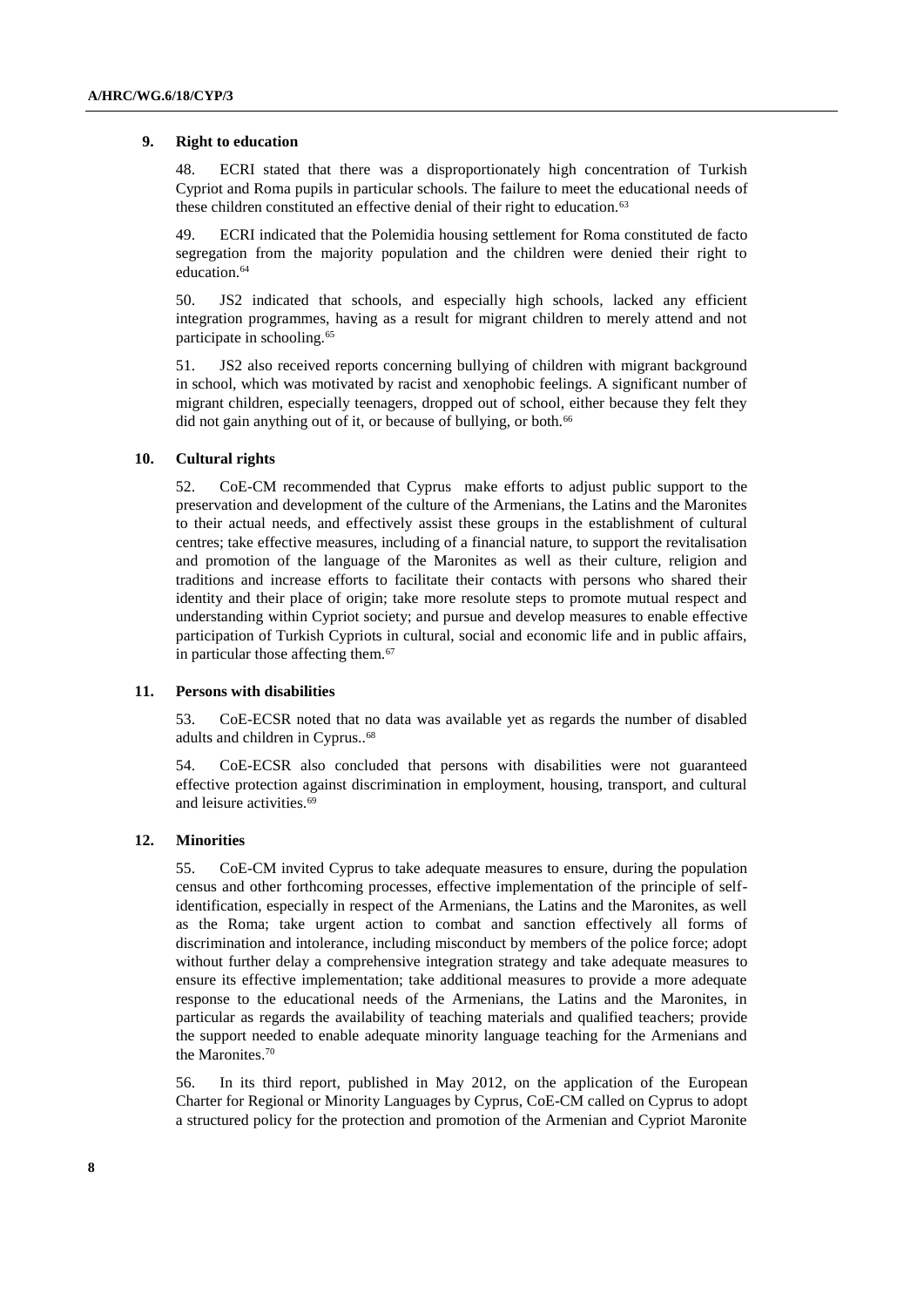Arabic languages. Furthermore, it recommended Cyprus to provide teacher training for Armenian and Cypriot Maronite Arabic as well as to strengthen the teaching in and of Cypriot Maronite Arabic.<sup>71</sup>

#### **13. Migrants, refugees and asylum seekers**

57. JS2 was concerned that a large part of the migration process was facilitated not by the State but by private agencies. This led to the extremely high cost of migration and growth of channels of exploitation of migrants. Corruption appeared mostly in relation to the access to entry and employment authorisation for migrants, submission of labour dispute complaints, permission to change employers, access to asylum, issuance and renewal of residence permits, revocation of detention and deportation orders, and access to marriage procedures and documentation.<sup>72</sup>

58. AI stated that irregular entry and/or stay in Cyprus remained a criminal offence. In November 2011, Law 153(I)/2011, seeking to transpose the European Union (EU) Returns Directive, removed the punishment of imprisonment for the irregular entry into and staying, but retained the criminal nature of these offences and their punishment with a fine.<sup>73</sup> AI recommended that Cyprus repeal Article 18 ΟΓ (2) of Law 153 (I) 2011 that criminalized irregular entry or stay by irregular migrants.<sup>74</sup> AI believed that the mere fact of irregularly entering Cyprus or of remaining in the country should not attract criminal sanctions and should be treated purely as an administrative offence.<sup>75</sup>

59. AI reported that irregular migrants were being routinely detained pending deportation and that the Cypriot authorities did not appear to consider less restrictive measures before resorting to detention. AI considered that there was no lawful justification for the routine detention of irregular migrants solely for immigration purposes.<sup>76</sup> JS2 expressed similar concerns.<sup>77</sup>

60. AI indicated that Law  $153(I)/2011$  set the maximum length of detention pending deportation at six months, with the possibility of extending it for a further 12 months in certain circumstances. AI cautioned that, although permissible under EU legislation, detaining someone solely for immigration purposes for up to 18 months was incompatible with the right to liberty as recognized in the European Convention on Human Rights and in other international human rights instruments to which Cyprus is a party.<sup>78</sup>

61. AI was concerned that Law  $153(I)/2011$  failed to abolish the detention of unaccompanied migrant children. Children, and in particular unaccompanied or separated children, should never be detained solely for immigration purposes, given that immigration detention could not ever be said to be in their best interests.<sup>79</sup> AI called upon Cyprus to prohibit in law the detention of unaccompanied migrant children.<sup>80</sup>

62. AI indicated that the Cypriot authorities appeared to resort to detaining asylumseekers not under the provisions of the Refugee Law, but instead under those of the Aliens and Immigration Law. In particular, certain categories of asylum-seekers were deemed by the Cypriot authorities, and by the Supreme Court case law, to be "prohibited migrants" liable to detention pending deportation. AI believed that asylum-seekers – who are presumed to be eligible for international protection unless and until proven otherwise, following a full, fair and effective asylum determination procedure – should not be detained, either administratively or under any immigration powers, because of their inherent vulnerability.<sup>81</sup>

63. AI called upon Cyprus to end the routine detention of asylum-seekers for immigration purposes in law and practise, in line with international standards which required that such detention was used only in exceptional circumstances; and to ensure that the recourse to the Supreme Court regarding a decision rejecting an asylum application at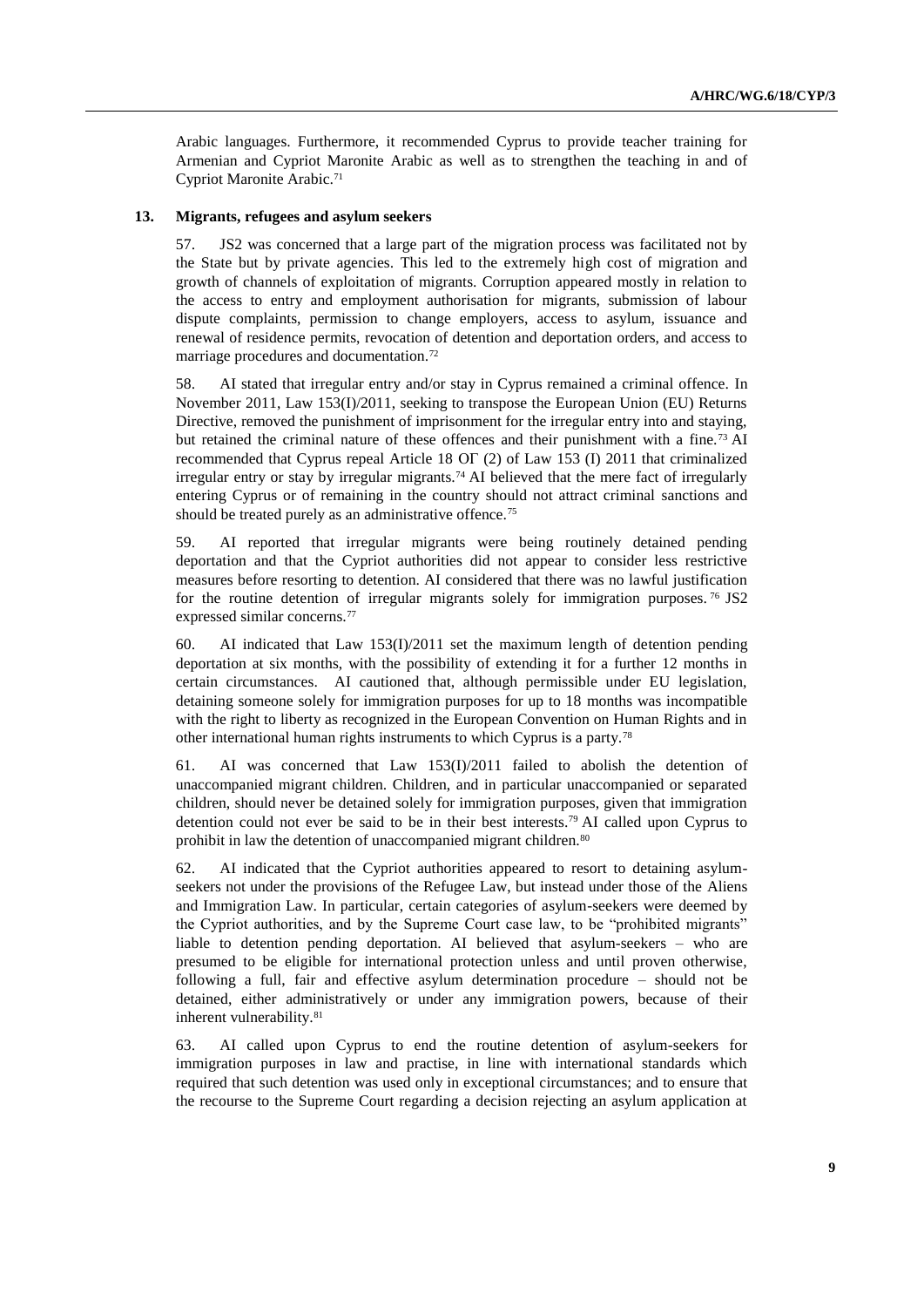the initial stage or at appeal level automatically suspended the implementation of a deportation order.<sup>82</sup>

64. JS2 stated that asylum seekers whose applications for asylum had been rejected at the level of the administration had the right to file an appeal before the Supreme Court. Such asylum seekers had the right to apply for legal aid for the purposes of their appeal. Furthermore, those who were considered to be "prohibited migrants" and against whom detention and deportation orders had been issued also had the right to file an appeal at the Supreme Court and to apply for legal aid for the purposes of their appeal. However, in both cases, the right to legal aid for the purposes of an appeal at the Supreme Court remained mostly theoretical, as the majority of such applications were rejected by the Court.<sup>83</sup>

65. ECRI also noted that legal aid was only available at the appeal stage against negative asylum decisions and the conditions were such that very few obtained it. ECRI recommended that Cyprus ensure the access of asylum seekers to legal aid throughout the asylum procedure and not just at the appeal stage.<sup>84</sup>

#### **14. Situation in, or in relation to, specific regions or territories**

66. JS1 noted that the northern part of the island<sup>85</sup> had not been under the control of the internationally-recognized government since 1974, which meant that, as long as the current situation persisted, human rights in this area would in practice not be examined at any point under the UPR.<sup>86</sup>

67. JS1 indicated that there was no legal provision for conscientious objection to military service in the northern part of the island.<sup>87</sup> In the absence of any procedures for dealing with conscientious objectors, only one conscript was known to have openly declared his refusal to serve on the grounds of conscientious objection. He was sentenced to 39-month imprisonment in 1993 but was subsequently released on condition that he did nothing further publicise his case. In 2009, one individual declared himself a conscientious objector and did not comply with the requirement to report each year for a nominal day of reserve training. When charged over this in the "military court", he pleaded not guilty on the grounds that he was exercising the freedom of thought, conscience and religion guaranteed under the European Court of Human Rights. The "military court" referred the case to the "Constitutional Court", which heard the case on 16 May 2013; however, its decision had, according to JS1, not been published by June 2013. 88

68. As for juvenile recruitment in the northern part of the island<sup>89</sup>, JS1 noted that voluntary recruitment with parental consent was possible from the age of 17 and that it was assumed that there were no effective safeguards against under-age deployment.<sup>90</sup>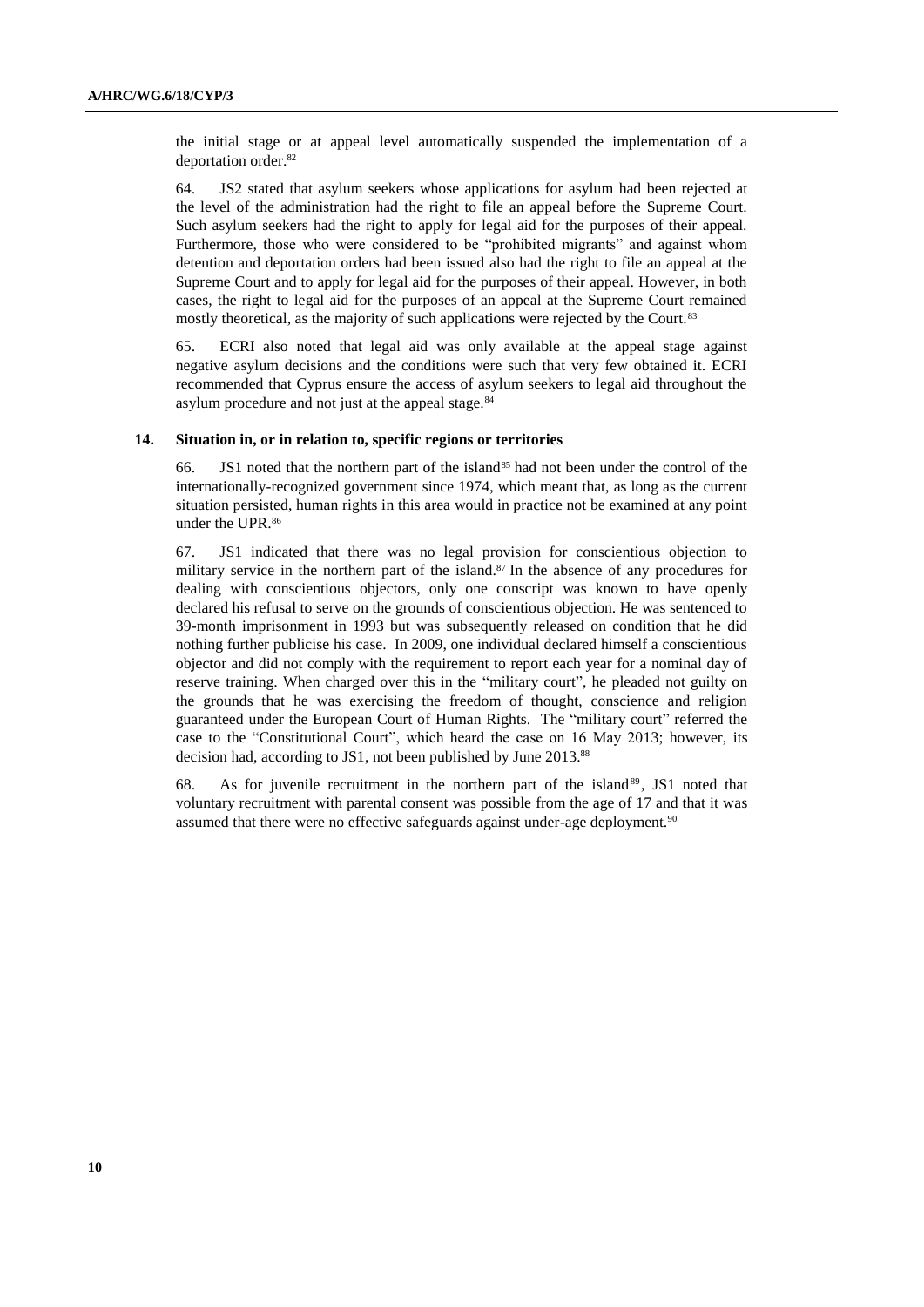# *Notes*

| <sup>1</sup> The stakeholders listed below have contributed information for this summary; the full texts of all<br>original submissions are available at: www.ohchr.org. |                                                  |                                                                                                                                                                                                                              |
|--------------------------------------------------------------------------------------------------------------------------------------------------------------------------|--------------------------------------------------|------------------------------------------------------------------------------------------------------------------------------------------------------------------------------------------------------------------------------|
| Civil society                                                                                                                                                            |                                                  |                                                                                                                                                                                                                              |
|                                                                                                                                                                          | <b>Individual submissions</b>                    |                                                                                                                                                                                                                              |
|                                                                                                                                                                          | AI                                               | Amnesty International, London, United Kingdom of Great Britain<br>and Northern Ireland:                                                                                                                                      |
|                                                                                                                                                                          | <b>GIEACPC</b>                                   | Global Initiative to End All Corporal Punishment of Children, London,<br>United Kingdom of Great Britain and Northern Ireland                                                                                                |
| Joint submissions                                                                                                                                                        |                                                  |                                                                                                                                                                                                                              |
|                                                                                                                                                                          | JS1<br>JS <sub>2</sub>                           | Joint submission 1 submitted by: International Fellowship of Reconciliation,<br>the Netherlands, and Conscience and Peace Tax International, Belgium;<br>Joint submission 2 submitted by: KISA-Action for Equality, Support, |
|                                                                                                                                                                          |                                                  | Antiracism, and Cyprus Stop Trafficking, Nicosia, Cyprus                                                                                                                                                                     |
| Regional intergovernmental organization                                                                                                                                  |                                                  |                                                                                                                                                                                                                              |
|                                                                                                                                                                          | CoE                                              | Council of Europe, Strasbourg, France                                                                                                                                                                                        |
|                                                                                                                                                                          |                                                  |                                                                                                                                                                                                                              |
|                                                                                                                                                                          |                                                  | 1. CoE-CM-Committee of Ministers, Resolution                                                                                                                                                                                 |
|                                                                                                                                                                          |                                                  | CM/ResCMN(2011)16 on the implementation of the Framework                                                                                                                                                                     |
|                                                                                                                                                                          |                                                  | Convention for the Protection of National Minorities by Cyprus,                                                                                                                                                              |
|                                                                                                                                                                          |                                                  | September 2011 /                                                                                                                                                                                                             |
|                                                                                                                                                                          |                                                  | 2. CoE-Commissioner-Commissioner for Human Rights, Letter to the                                                                                                                                                             |
|                                                                                                                                                                          |                                                  | Ministry of Interior of the Republic of Cyprus, Comm/HR/SG/sf 141-                                                                                                                                                           |
|                                                                                                                                                                          |                                                  | 2010, June 2010;                                                                                                                                                                                                             |
|                                                                                                                                                                          |                                                  | 3. CPT—European Committee for the Prevention of Torture and                                                                                                                                                                  |
|                                                                                                                                                                          |                                                  | Inhuman or Degrading Treatment or Punishment, Report to the                                                                                                                                                                  |
|                                                                                                                                                                          |                                                  | Government of Cyprus on the visit to Cyprus from 12 to 19 May<br>2008;                                                                                                                                                       |
|                                                                                                                                                                          |                                                  | 4. ECRI-European Commission against Racism and Intolerance, ECRI                                                                                                                                                             |
|                                                                                                                                                                          |                                                  | Report on Cyprus (fourth reporting cycle), May 2011;                                                                                                                                                                         |
|                                                                                                                                                                          |                                                  |                                                                                                                                                                                                                              |
|                                                                                                                                                                          |                                                  | 5. CoE-ECSR—European Committee of Social Rights, Conclusions                                                                                                                                                                 |
|                                                                                                                                                                          |                                                  | 2009, 2010, 2011 and 2012 of the Revised European Social Charter;                                                                                                                                                            |
|                                                                                                                                                                          |                                                  | 6. GRETA-Group of Experts on Action against Trafficking in Human                                                                                                                                                             |
|                                                                                                                                                                          |                                                  | Beings, Report concerning the implementation of the Council of                                                                                                                                                               |
|                                                                                                                                                                          |                                                  | Europe Convention on Action against Trafficking in Human Beings                                                                                                                                                              |
|                                                                                                                                                                          |                                                  | by Cyprus, September 2011                                                                                                                                                                                                    |
|                                                                                                                                                                          | EU-FRA                                           | European Union Agency for Fundamental Rights, Vienna, Austria                                                                                                                                                                |
|                                                                                                                                                                          |                                                  | OSCE/ODHIR Organization for Security and Cooperation in Europe/Office of Democratic                                                                                                                                          |
|                                                                                                                                                                          |                                                  | Institutions and Human Rights, Warsaw, Poland.                                                                                                                                                                               |
| 2                                                                                                                                                                        | CoE-ECSR, Conclusions 2012, p. 21.               |                                                                                                                                                                                                                              |
| 3<br>AI, p. 1.                                                                                                                                                           |                                                  |                                                                                                                                                                                                                              |
| $4$ CoE, p. 6.                                                                                                                                                           |                                                  |                                                                                                                                                                                                                              |
|                                                                                                                                                                          |                                                  |                                                                                                                                                                                                                              |
|                                                                                                                                                                          | <sup>5</sup> Resolution CM/ResCMN2011(16), p. 3. |                                                                                                                                                                                                                              |
| <sup>6</sup> ECRI, p. 7.                                                                                                                                                 |                                                  |                                                                                                                                                                                                                              |
| <sup>7</sup> EU-FRA, p. 13.                                                                                                                                              |                                                  |                                                                                                                                                                                                                              |
| ECRI, p. 7.                                                                                                                                                              |                                                  |                                                                                                                                                                                                                              |
| 9<br>ECRI, p. 7.                                                                                                                                                         |                                                  |                                                                                                                                                                                                                              |
| <sup>10</sup> JS2, para. 10.                                                                                                                                             |                                                  |                                                                                                                                                                                                                              |
| 11<br>JS2, p. 8.                                                                                                                                                         |                                                  |                                                                                                                                                                                                                              |
| $12$ ECRI, p.7.                                                                                                                                                          |                                                  |                                                                                                                                                                                                                              |
| <sup>13</sup> CoE-ECSR, Conclusions 2011, p. 13.                                                                                                                         |                                                  |                                                                                                                                                                                                                              |
| $14$ JS2, p. 8.                                                                                                                                                          |                                                  |                                                                                                                                                                                                                              |
| <sup>15</sup> EU-FRA, p. 17.                                                                                                                                             |                                                  |                                                                                                                                                                                                                              |
| <sup>16</sup> EU-FRA, p.25.                                                                                                                                              |                                                  |                                                                                                                                                                                                                              |
| $17$ CoE, p. 1.                                                                                                                                                          |                                                  |                                                                                                                                                                                                                              |
| <sup>18</sup> CPT, p. 59.                                                                                                                                                |                                                  |                                                                                                                                                                                                                              |

<sup>19</sup> CPT, p. 60.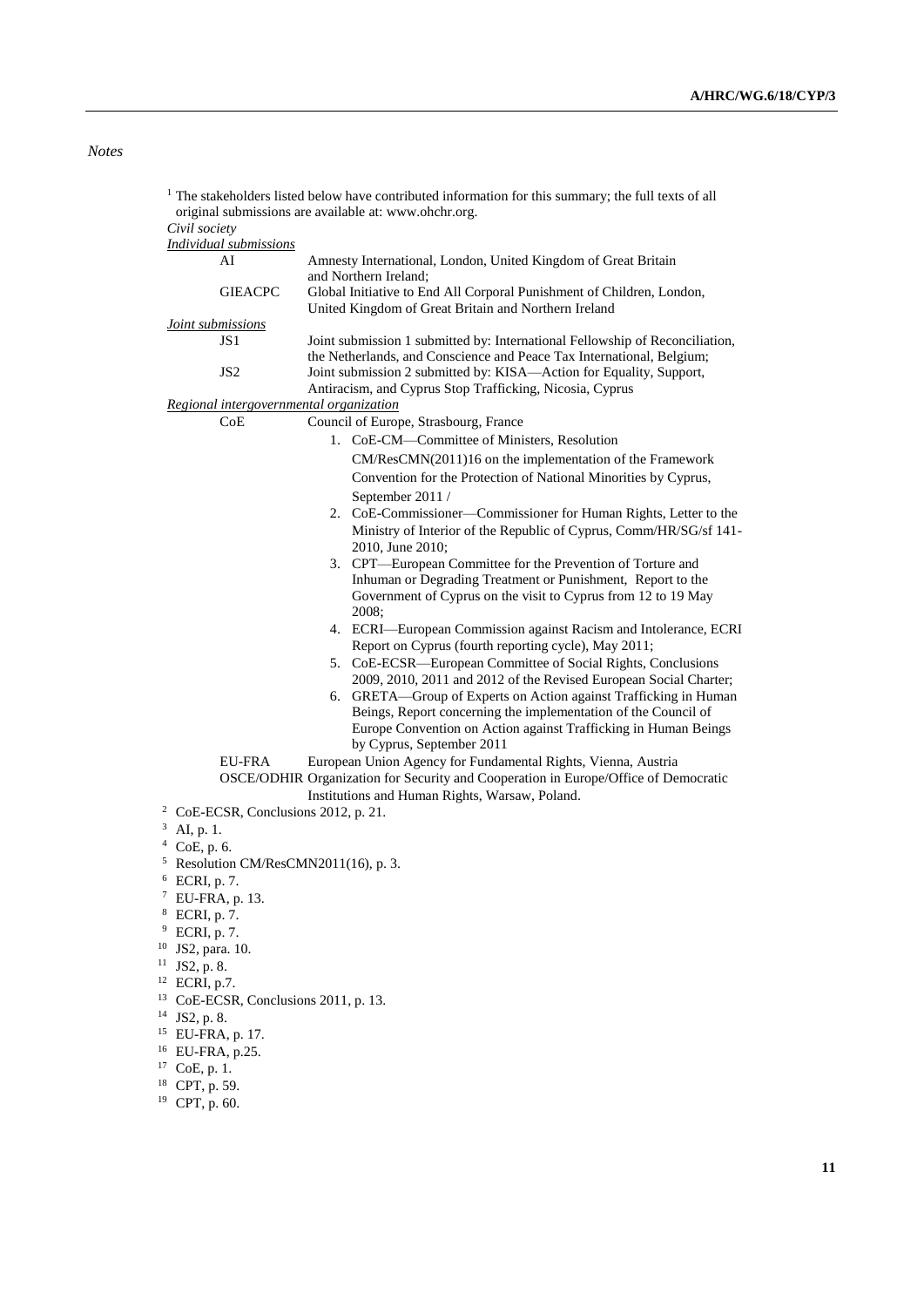- AI, p. 4.
- JS2, p. 3.
- JS2, p.3.
- AI, pp. 3-4.
- JS2, p. 4.
- CoE, p. 3.
- AI, p. 4.
- JS2, p. 5.
- JS1, para. 13.
- JS1, paras. 13-15.
- GIEACPC, p. 1.
- GIEACPC, p. 1.
- CommHR/SG/sf 141-2010, p. 1.
- CoE, p. 2.
- GRETA, p. 41.
- Comm/HR/SGs/sf 141-2010, p. 1.
- AI, p. 2.
- JS2, p.3.
- AI, p. 2.
- JS2, 14.
- CoE-ECSR, Conclusions 2011, pp.17-19.
- JS2, p.7
- JS1, para. 1.
- JS1, para. 6.
- JS1, para. 1.
- <sup>45</sup> CoE-ECSR, Conclusions 2012, p. 8.
- OSCE/ODHIR EAM Report, September 2011, p. 1.
- OSCE/ODHIR NAM Report, January 2013, p. 1.
- OSCE/ODHIR NAM Report, January 2013, p. 1.
- OSCE/ODHIR EAM Report, September 2011, p. 2.
- OSCE/ODHIR EAM Report, p. 2.
- OSCH/ODHIR NAM Report, p. 2.
- Resolution CM/ResCMN2011(16), p. 2.
- JS2, p. 9.
- JS2, p. 10.
- JS2, p. 10.
- CoE-ECSR, Conclusions 2009, p. 8.
- CoE-ECSR, Conclusions 2009, pp. 17-18.
- CoE-ECSR, Conclusions 2009, p. 11.
- JS2, p. 11.
- JS2, p. 4.
- ECRI, p. 8.
- JS2, p. 7.
- ECRI, p. 7.
- ECRI, p. 7.
- JS2, p. 7.
- JS2, p. 7.
- 
- Resolution CM/ResCMN2011(16), p. 3.
- CoE-ECSR, Conclusions 2012, p. 21.
- CoE-ESCR, Conclusions 2012, pp. 20 and 27.
- Resolution CM/ResCMN2011(16), p. 2.
- CoE, p. 5.
- JS2, pp. 13-14.
- AI, p. 1.
- AI, p. 4.
- AI, pp. 1-2.